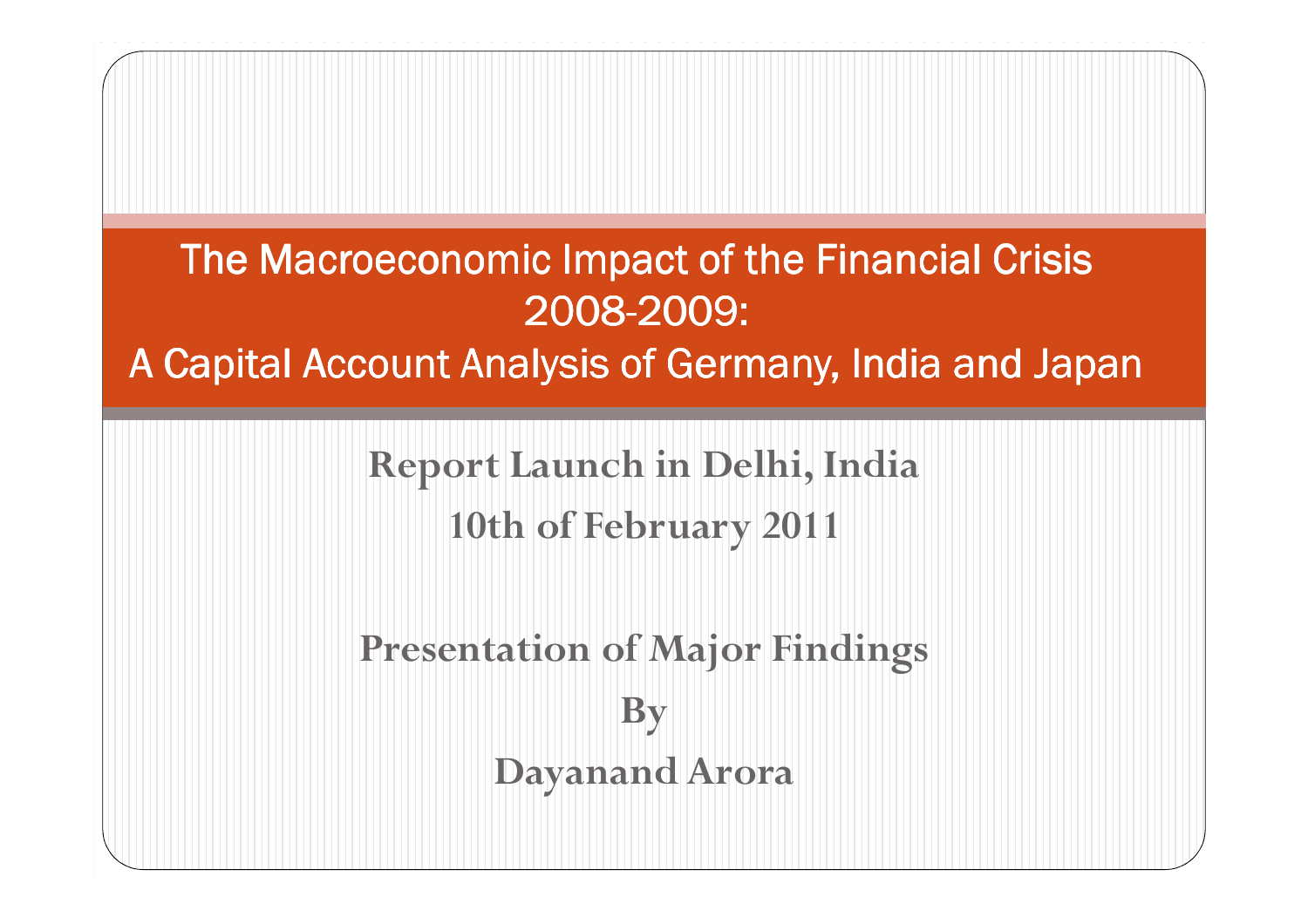## A Quote....

- $\bullet$  "Regaining (national) policy space from the stranglehold of (global) finance is a basic challenge in many middle-income developing countries"
	- Kozul-Wright and Paul Rayment (2007) in "The Resistible Rise of Market Fundamentalism", p.307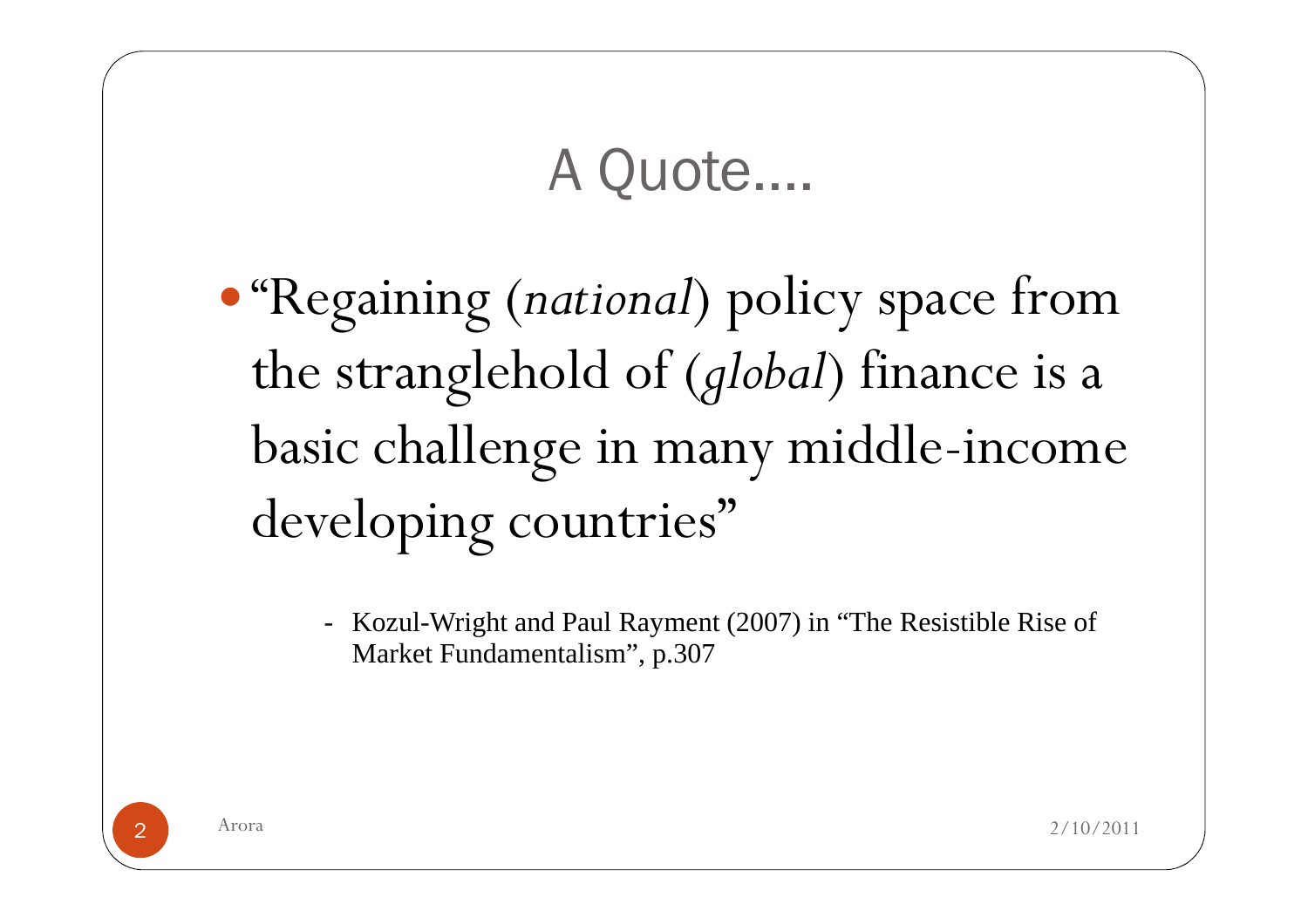# **Outline**

- 1The Research Goals
- $\mathcal{P}$ How were the three economies impacted?
- 3The Policy Responses
- 4Measuring Global Financial Exposure
- 5Capital Account Management: A Regular PolicyTool
- 6 Institutional Embeddedness: A Pre-requisite for Effective Capital Account Management
- 7The Dabate about Emerging Economic Systems!
- 8Conclusions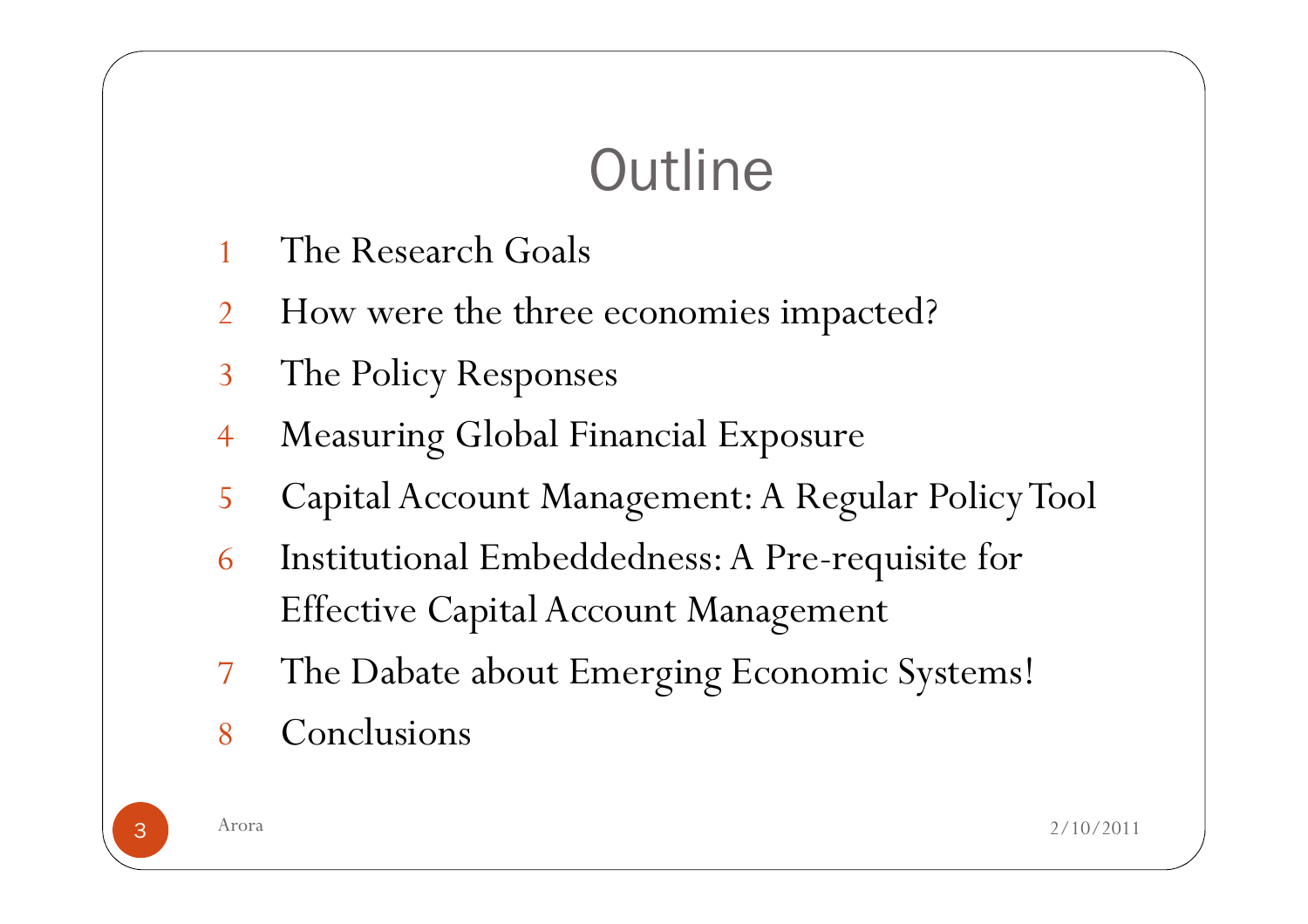# 1. The Research Goals

- To survey the impact of the crisis on the national economies of Germany, Japan and India
- To review their policy response to the global crisis
- To explain the financial crisis exposure through the capital account channel
- To provide an analytical review of the capital account management experience of Germany, Japan and India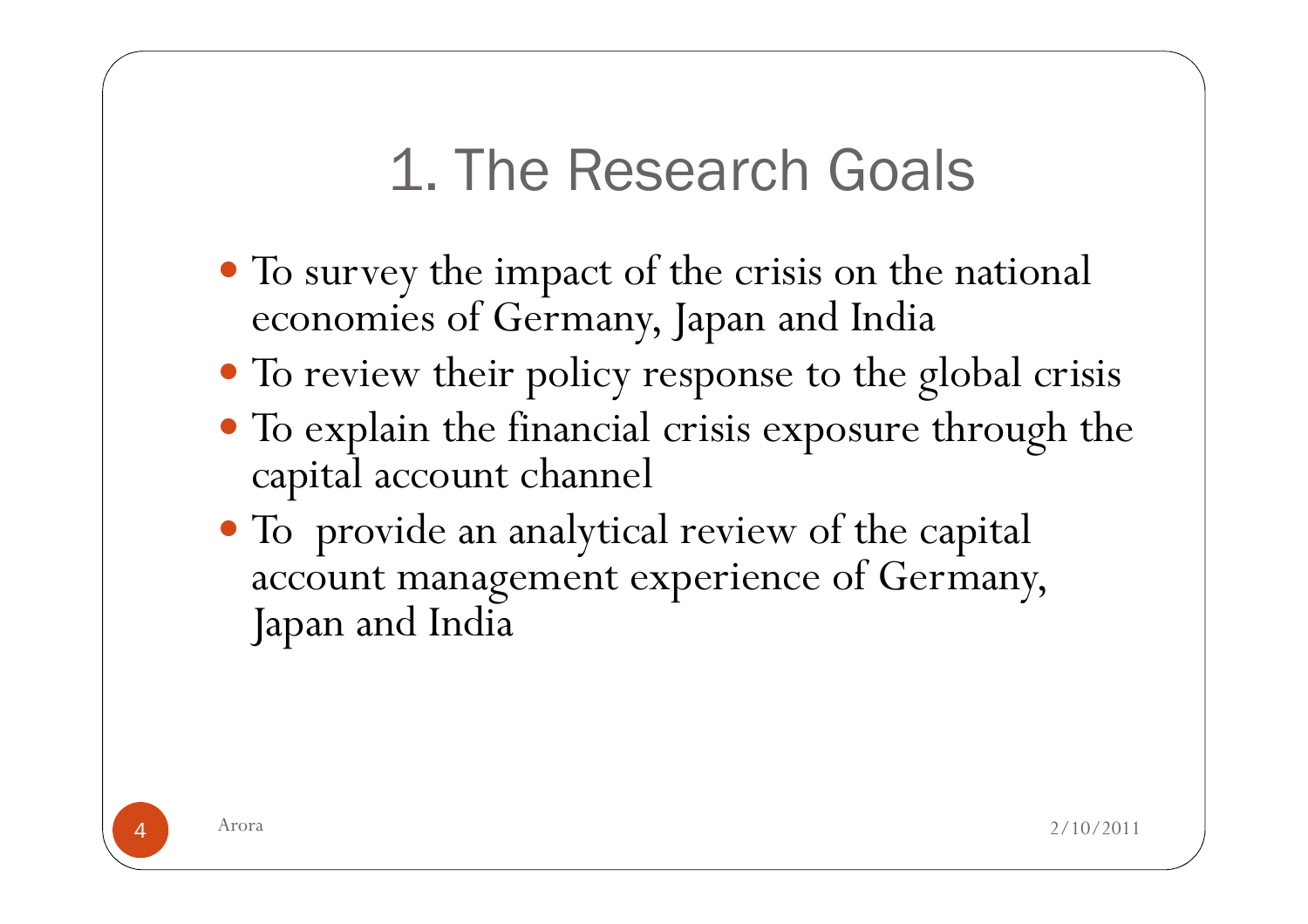## 2. Impact of the Global Financial Crisis

- Spread of crisis in advanced economies (Germany and Japan) primarily through the money market channel
- In emerging economies (India), crisis spread initially through the export channel
- A subsequent slump in business confidence transmitted distress through the capital markets everywhere
- Some countries (including Germany) were highly exposed to the systemic risk, whereas others were affected by liquidity shortage (Japan) and sudden withdrawal of short-term capital flows (India)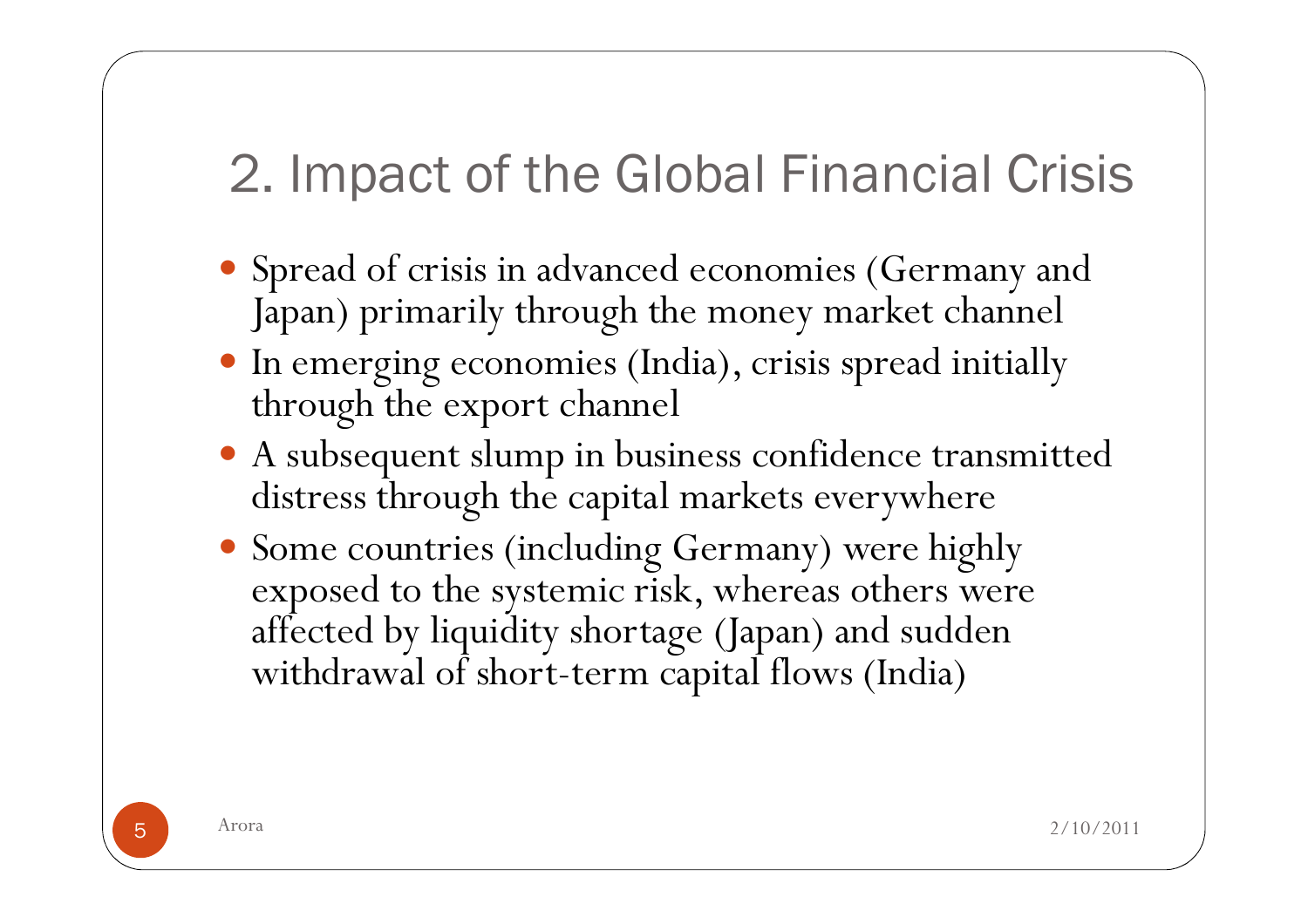# 3. Policy Responses

- Monetary policy choices were used by Germany and India to ease liquidity conditions
- Japan had to primarily depend upon its fiscal policy
- Several types of stimulus packages were announced to combat the recessionary tendencies
- Germany had to rescue some of its financial institutions. New legislation were enacted to allow for eventual public takeover of banks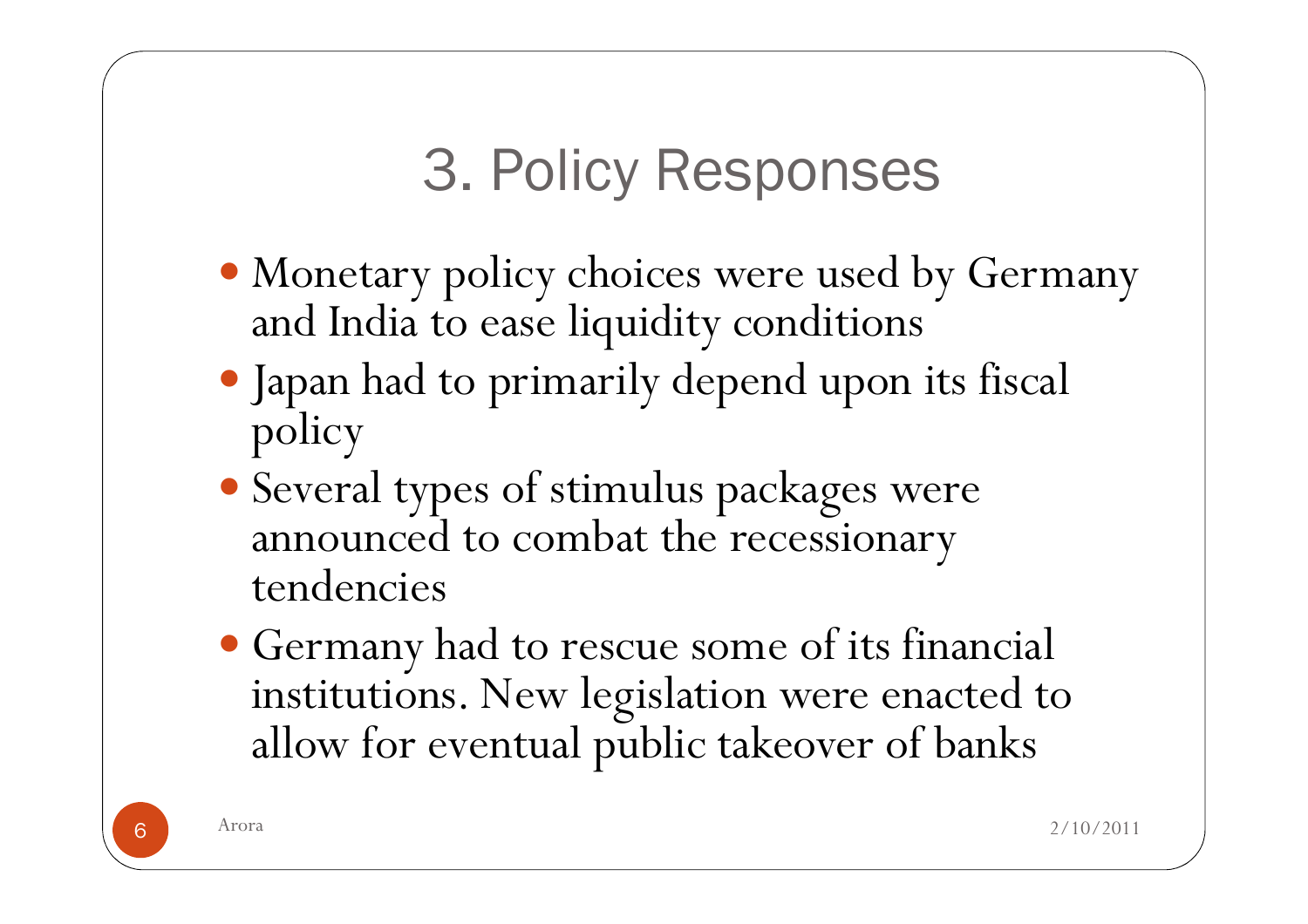## 4. Measuring Global Financial **Exposure**

- Limitations of *de jure* measures and the indices based on these measures
- De facto measures, though better, do not capture the extent of intended controls
- Composite Index of Financial Openess:
	- Based on total FDI, total portfolio investment (scaled to GDP), and GDP), and
	- Two de jure measures indicating the relative ease of borrowing abraod for demestic banks/corporates a borrowing abraod for demestic banks/corporates and ease of foreigners investing in the domestic stock markets

7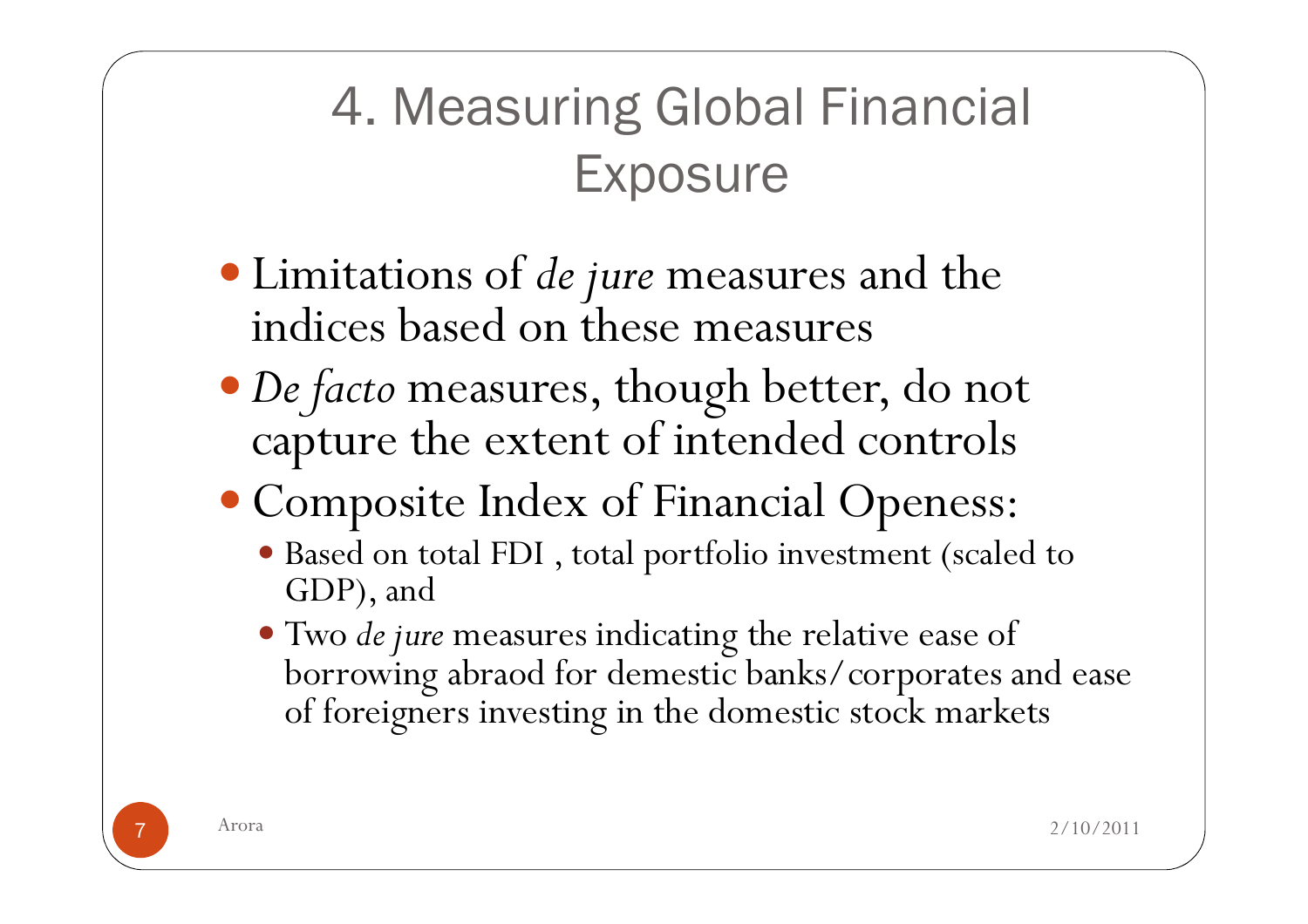

 $\infty$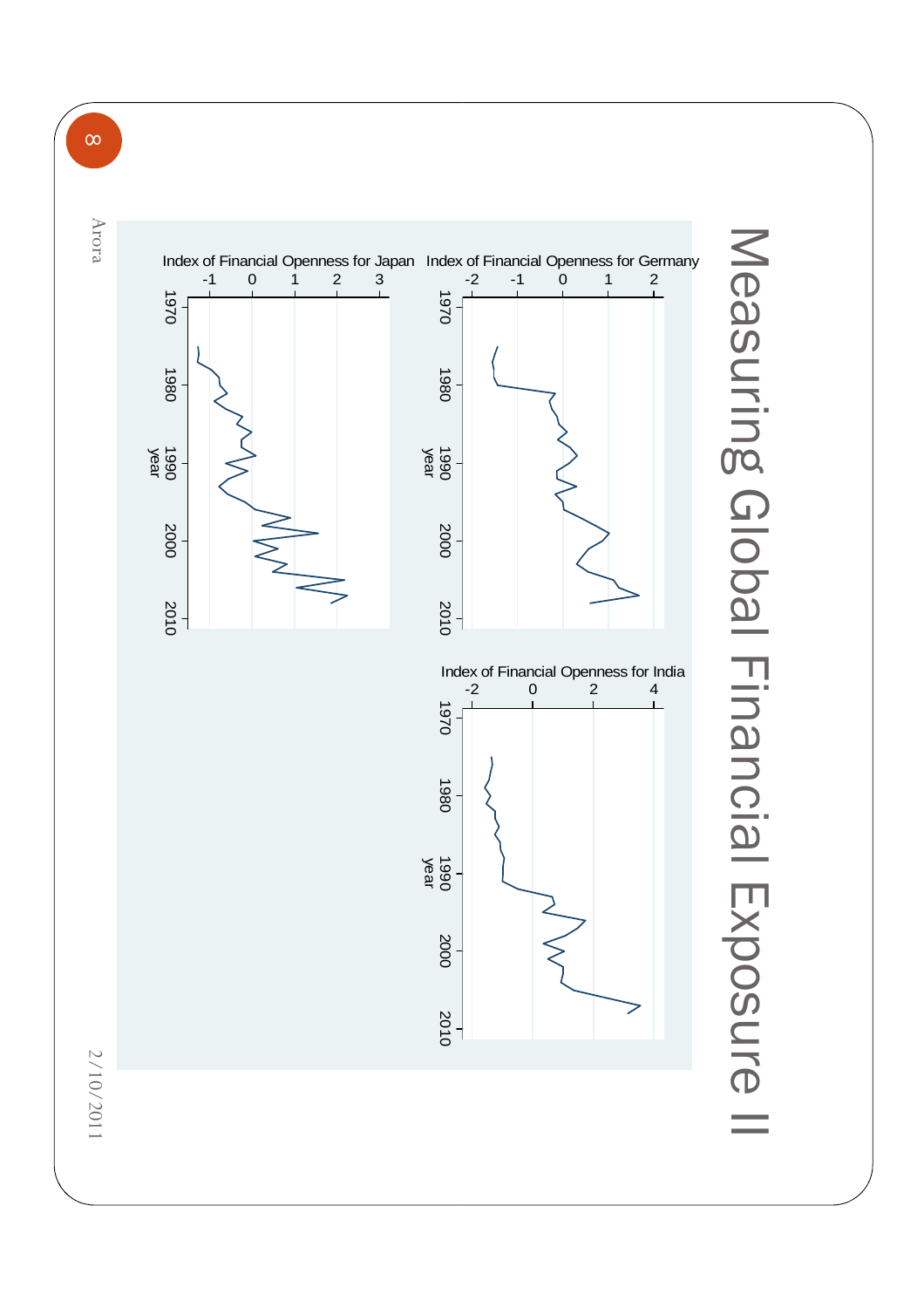## 5. Capital Account Management: A Regular Policy Tool

- Though Germany and Japan had liberalized their capital accounts in the 1960s and 1970s, they continued active capital account management in the 1980s
- $\bullet$ The *de jure* liberalization did not eliminate the responsibility for its managemen<sup>t</sup>
- Attempts to curb excessive capital inflows using capital controls were successful in maintaining monetary independence in the fixed exchange rate system
- In the 1970's, capital controls and floating exchange rate system had more or less solved the excessive short-term flows
- Capital controls to manage exchange rate were not successful

9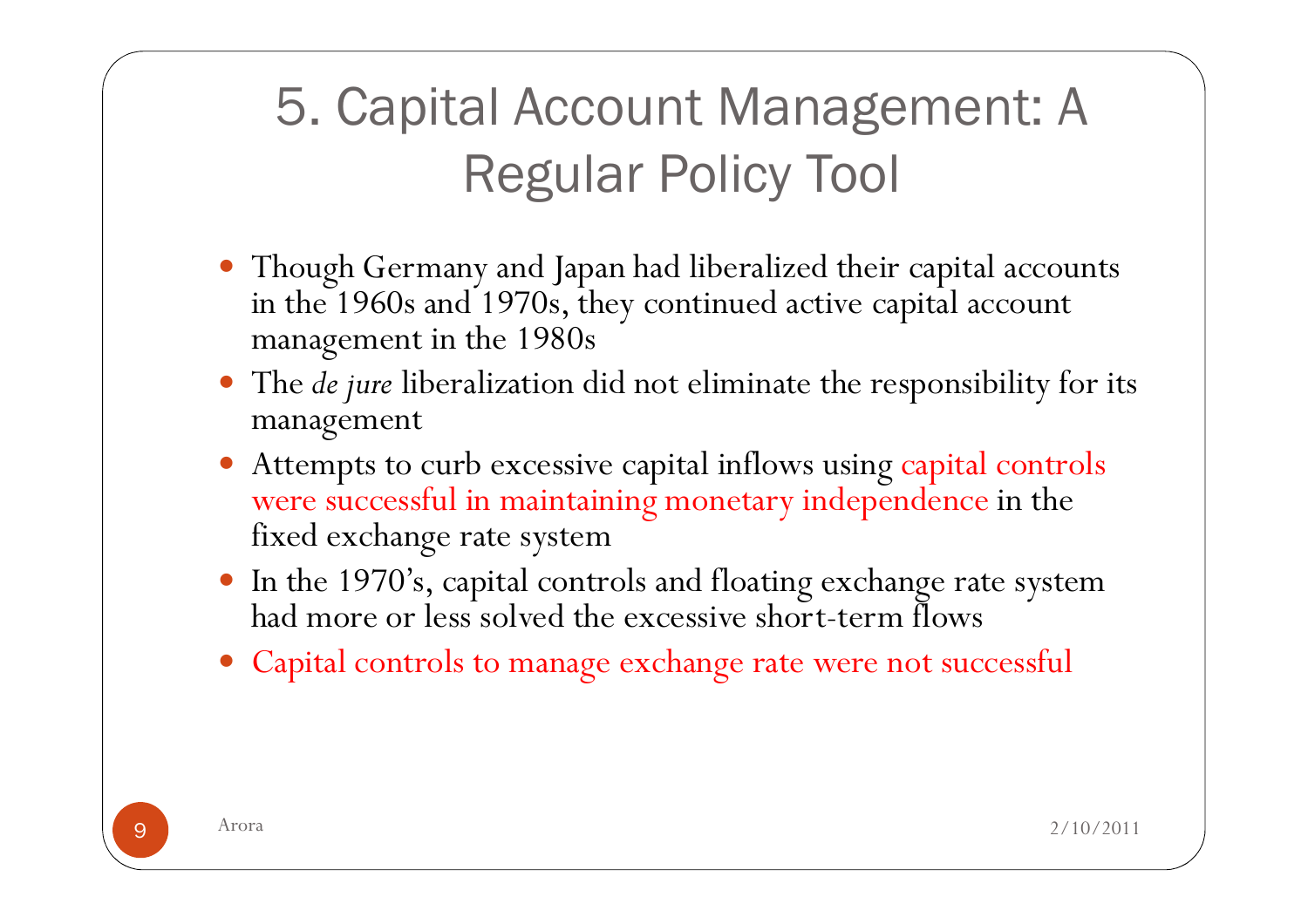5. Capital Account Management: A Regular Policy Tool

- The Indian experience of capital account management has been guided by the goals to achieve desired volume and structure of capital flows
- Capital controls gave India's macroeconomic policies an extra degree of freedom
- Capital control insulated the Indian economy from the current global financial crisis
- However, controls on capital outflows have not been as effective as controls of capital inflows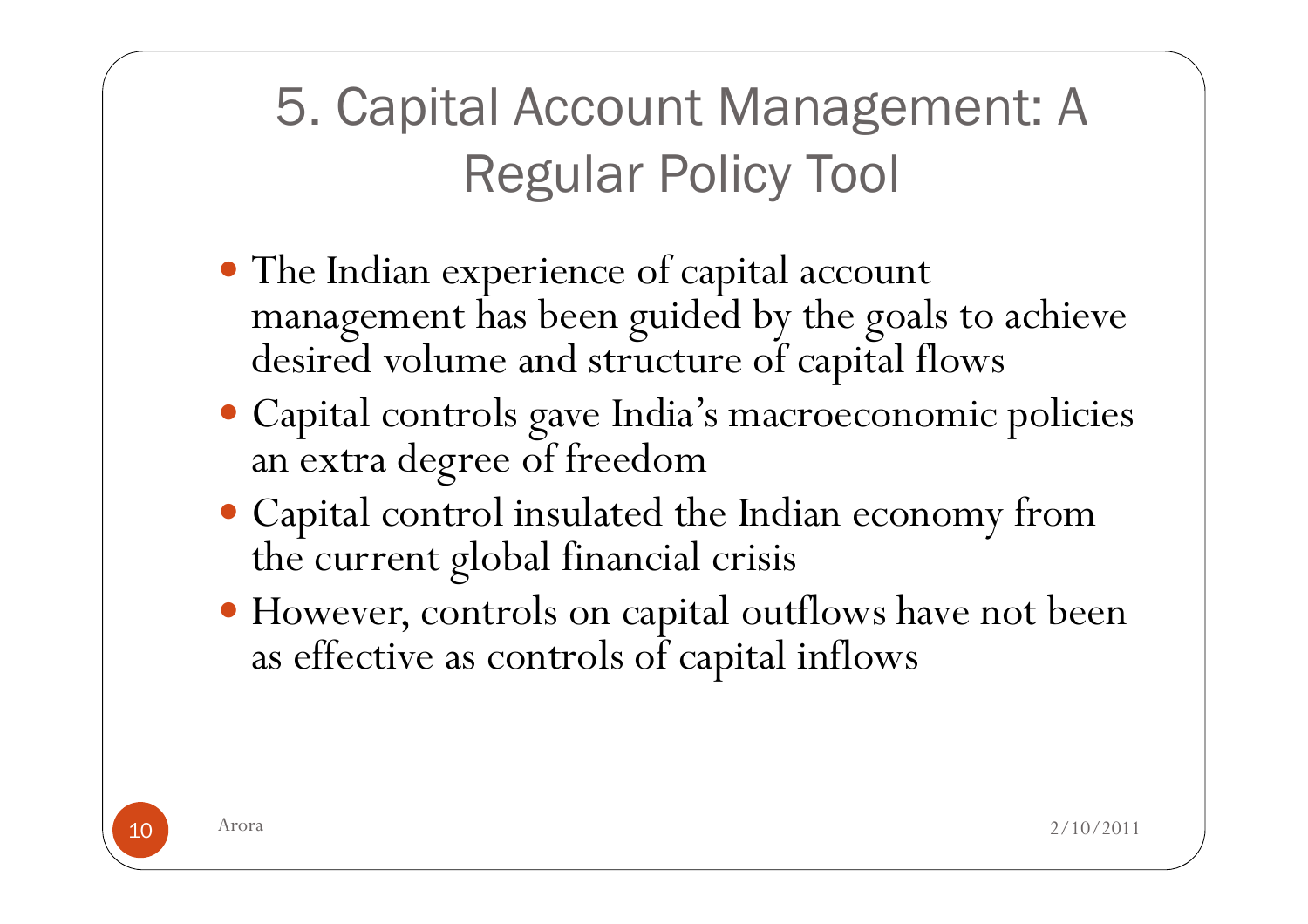6. Institutional Embeddedness: A Prerequisite for Effective Capital Account Management

- What is institutional Embeddedness?
	- It refers to the nature of the national institutional system and its role in shaping economic policy and action
	- Four competing and mutually complementary forms of governance define the nature of institutional embeddedness:
		- governance by state control;
		- governance by the market;
		- governance by regulation; and
		- governance by supranational interdependence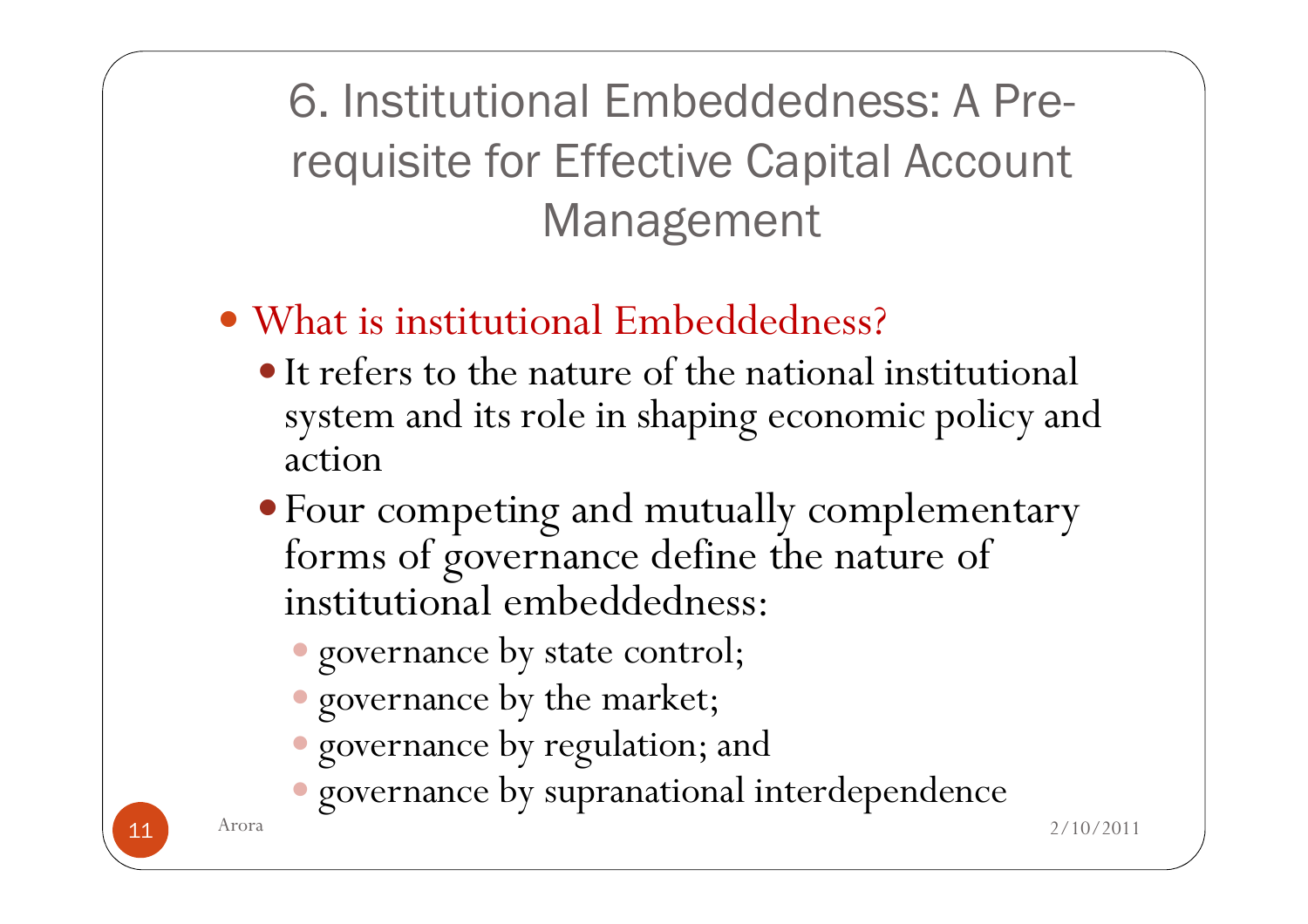#### 6.1 Institutional Embeddedness and **Sequencing**

- Importance of carefully sequencing capital account liberalization with other policies associated with the liberalization with other policies associated with the larger process of institutional development.
- Kaminsky and Schmukler (2008,p.25) suggest that discussion about sequencing may be irrelevant if institutional changes are:
	- Not undertaken by the governments independently; or
	- Introduced only in response to certain shocks; or
	- Never predate liberalization; or
	- Happen mostly as a result of the existence of deregulated financial markets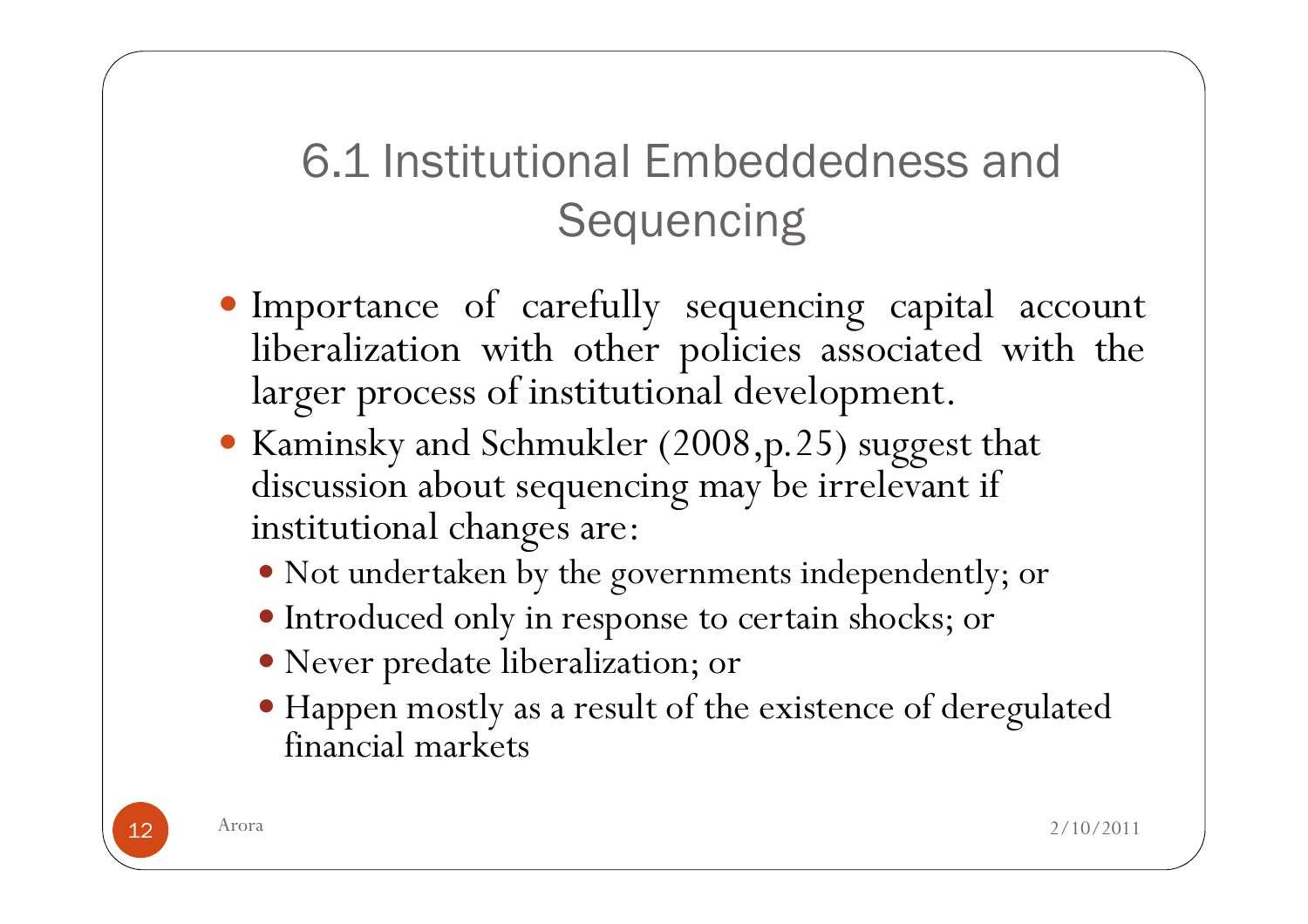### 6.2 Institutional Embeddedness for Effective Capital Account Management: Comparative Analysis

- 0 Germany has had a preference for liberalization *with* institutionalization. Abdelal, <sup>2007</sup> believes that it appears to be <sup>a</sup> function of idealogy and not of power
	- The institutional significance and the role <sup>g</sup>iven to German Bundesbank until the creation of ECB!
- The problems in the Japanese experience of liberalization appear to be related to weaker institutional embeddedness.
	- the reluctant/delayed liberalization of the domestic financial system and protection of the domestic institutions
- 0 In the Indian context, RBI and SEBI's position offers an interesting example of embeddedness
	- RBI is not only the custodian of the monetary policy but also supervises banks/other financial institutions, and is the primary regulator of the financial markets.
	- SEBI has the mandate of supervising and regulating the capital markets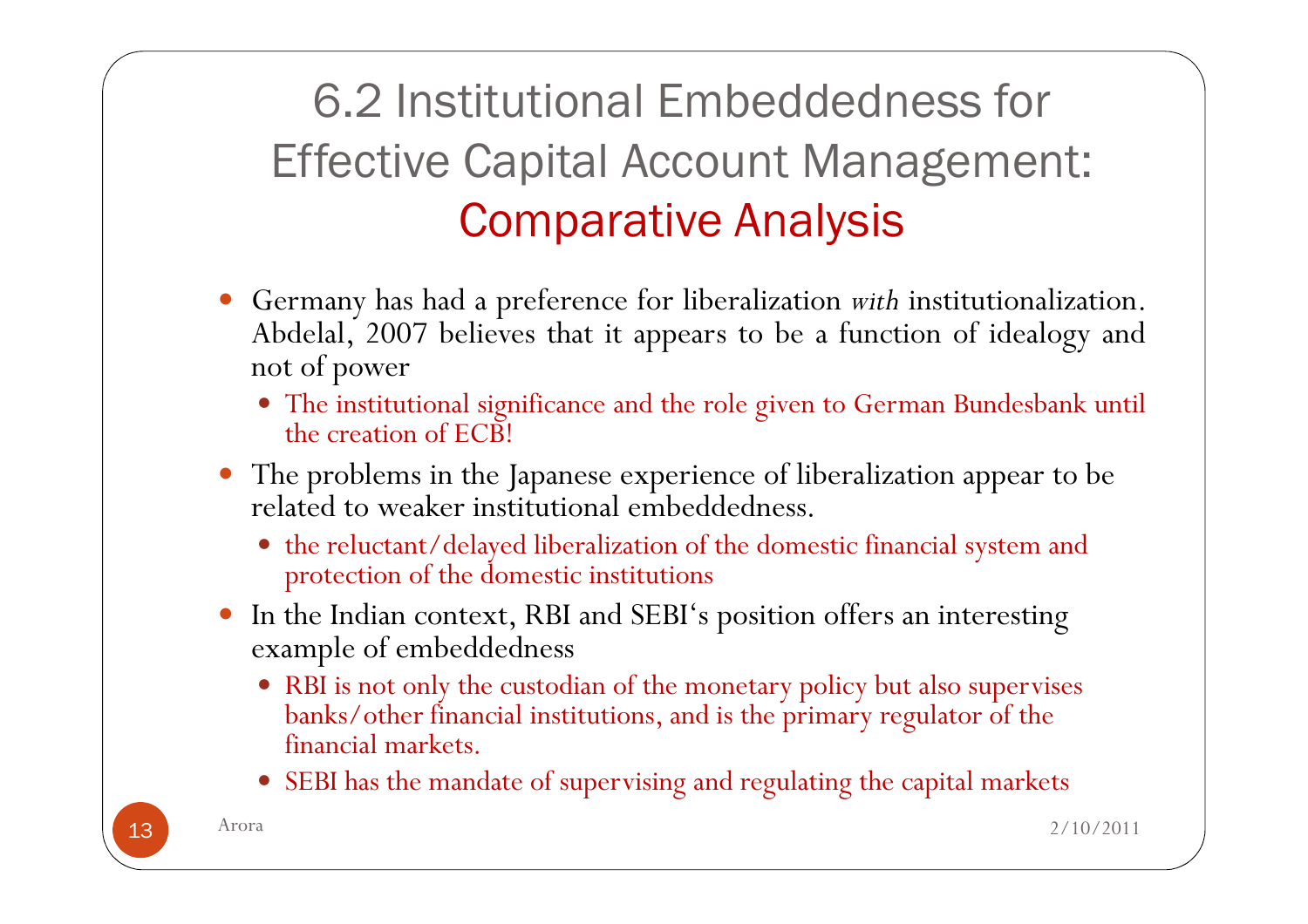#### 7. The Debate about Emerging Economic<br>Systems Systems

- The literature on the varieties of capitalism has largely been driven by the experience of industrialized countries (Hall and Soskice 2001)
- Germany and Japan are known as parts of the Co-ordinated Market Economies (CMEs) group
	- Both of them thrived on the support of socially embedded economic insitutions, their long-term commitments and the mutual trust among economic agents
- Growing global influence of India (and also that of China) in indicative of the success of a hybrid form of capitalism
	- Various economic institutions in India operate within a liberal market economy environment
	- State involvement in the Indian economic system is undergoing a transformation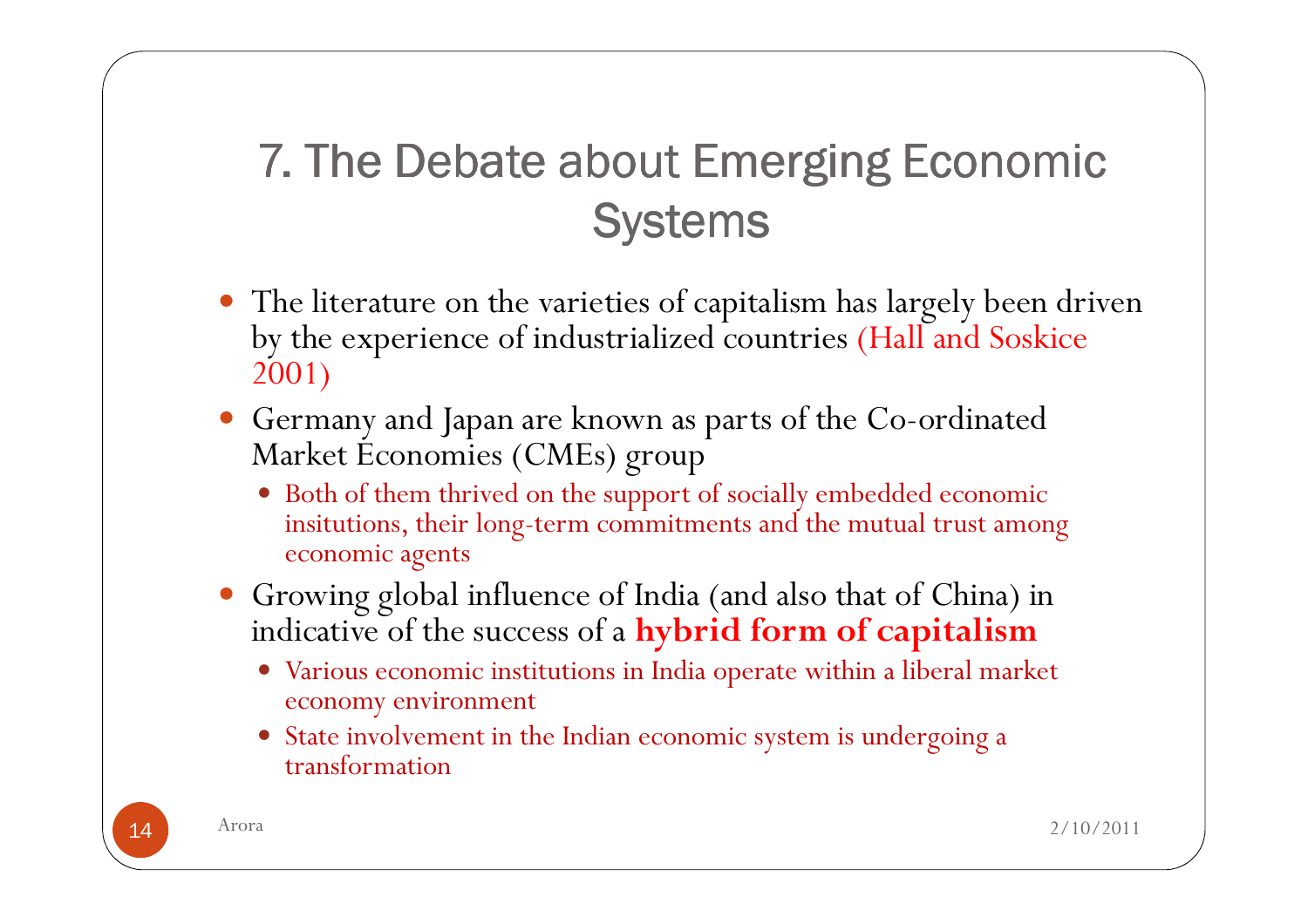# 8. Conclusions

- The debate on capital controls is not over!!
- Usefulness of capital account management for advanced economies dimished gradually, particularly after the changover to a floating exchange regime
- At the core of the link between crisis and financial liberalization is the lack of good corporate governance (and the existence of weak government policies and institutions)
- The credibility of any economic model depends on how far it is able to instill confidence in economic institutions and reduce uncertainties in decision making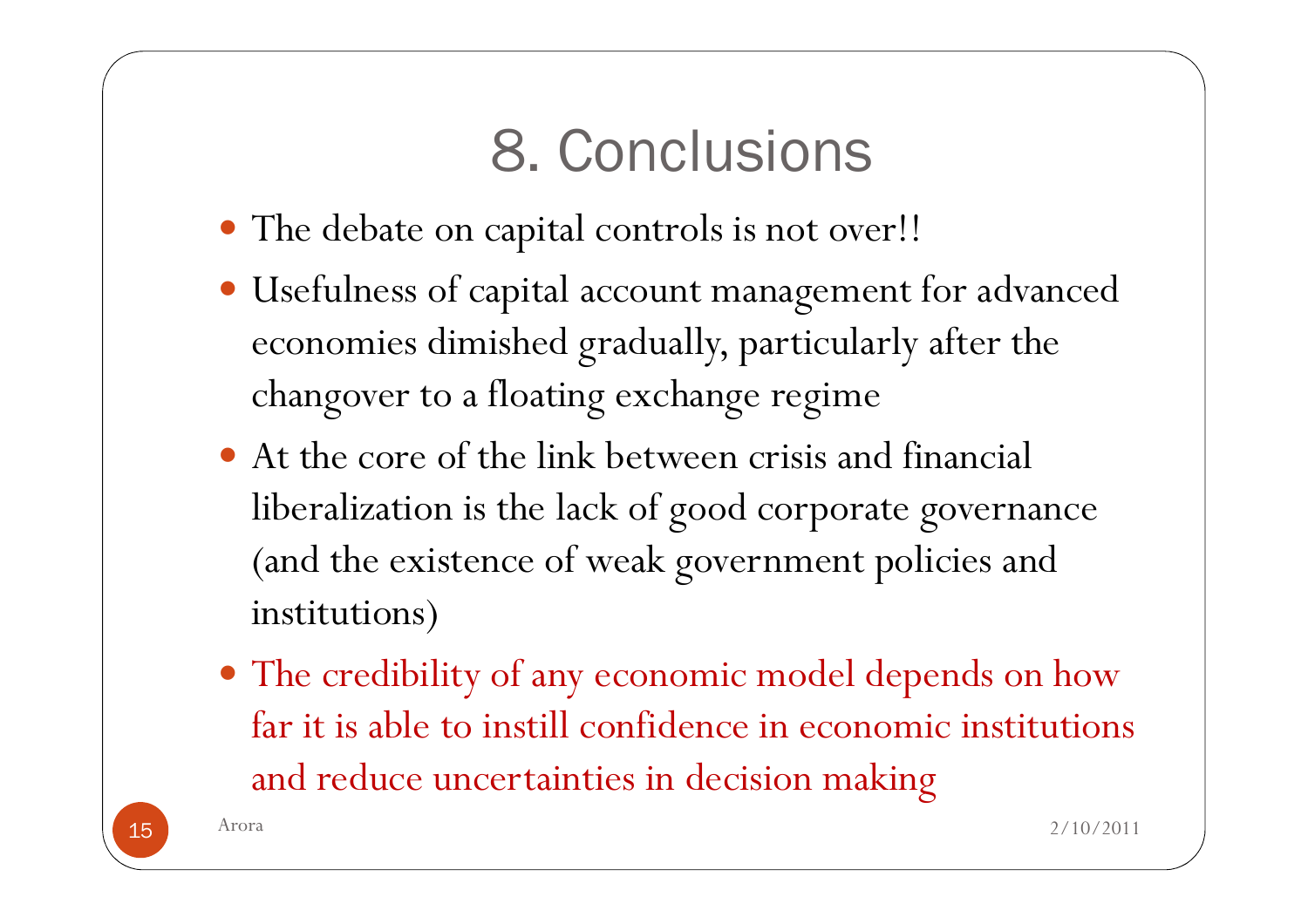## One more Quote....

 "Research on (policy-) and institutional change must consider the evolving relationship between international market expansion and a social order that is still largely national"

> $\bullet$  Max Planck Institute, Germany (2010): "Research Agenda for the Study of Societies"